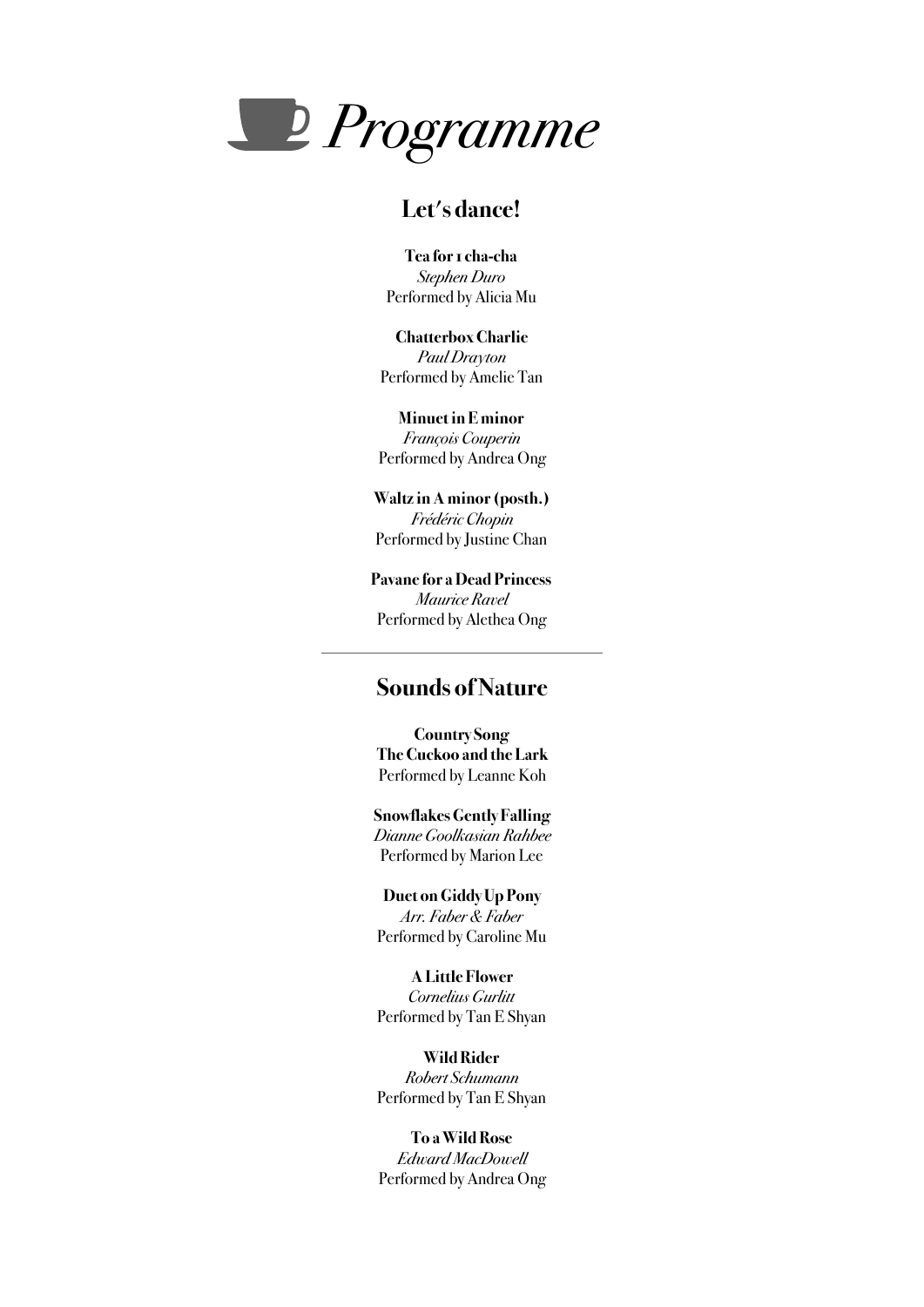**Sonata in D major, 'Pastorale', K. 415** 

*Domenico Scarlatti* Performed by Liu Yong Yoricko

**Farewell to Stromness**  *Peter Maxwell Davies*  Performed by Liu Yong Yoricko

**Impromptu in E flat major, Op. 90 No. 3**  *Franz Schubert*  Performed by Alethea Ong

**Nocturne in C sharp minor, Op. Posth. KK IVA No. 16**  *Frédéric Chopin*  Performed by Lim Khang Nin

## **Music for a Festive Season**

**The Chipmunk Song**  Performed by Amelie Tan

**Oh Susanna!**  *Stephen Foster*  Performed by Zara Tan

**Home on the Range**  Performed by Zara Tan

**Storybook Romance**  *Stephen Duro*  Performed by Alicia Mu

**Greek Festival**  *Alfred 'Premier Piano Course' Book 5*  Performed by Luo Jia Qi

**We Three Kings of Orient Are**  *Traditional*  Performed by Travis Low

**Jolly Old St. Nicholas**  *Traditional*  Performed by Zara & Amelie Tan

**We Wish You a Merry Christmas**  *Traditional*  Performed by Zara & Amelie Tan

**Festive Dance**  *Cornelius Gurlitt*  Performed by Charlene Yuan

> **Scherzo in E Major**  *Niels W. Gade*